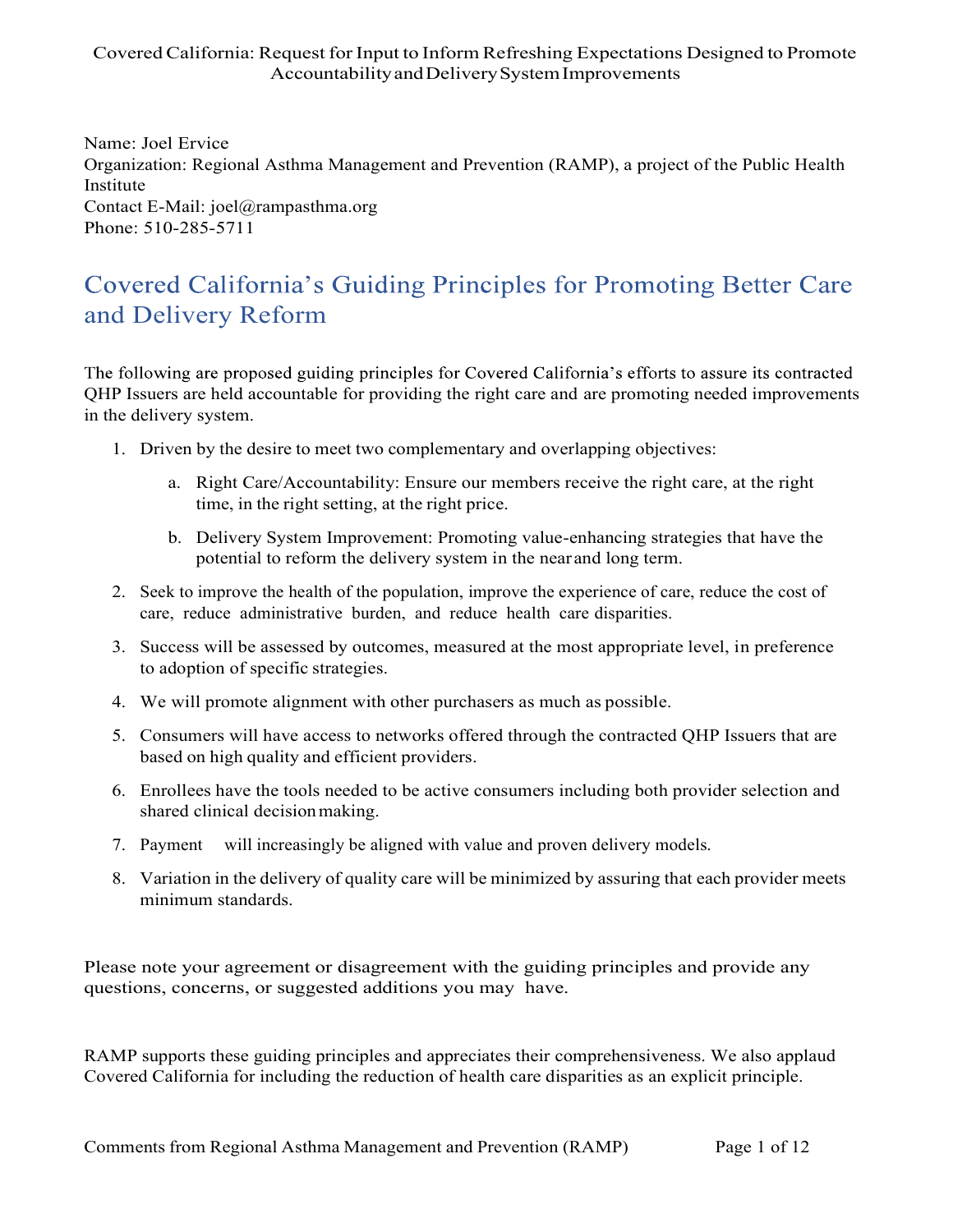Suggestions for two of the principles follow:

- Principle 2: Alter to read, "Seek to improve the health of the population, improve the experience of care including the delivery of culturally-competent care, reduce the cost of care, reduce administrative burden, and reduce health care disparities."
	- o Rationale: As California's population continues to diversify, providing health care that understands and respects different cultural beliefs and practices will be an ever more important part of the care experience, and should be highlighted in the principle.
- Principle 8: Alter to read, "The delivery of quality care will be maximized, including reducing variation in care delivery by assuring each provider meets minimum quality standards."
	- o Rationale: By focusing on minimizing variation through minimum standards, this principle sets a low care delivery bar.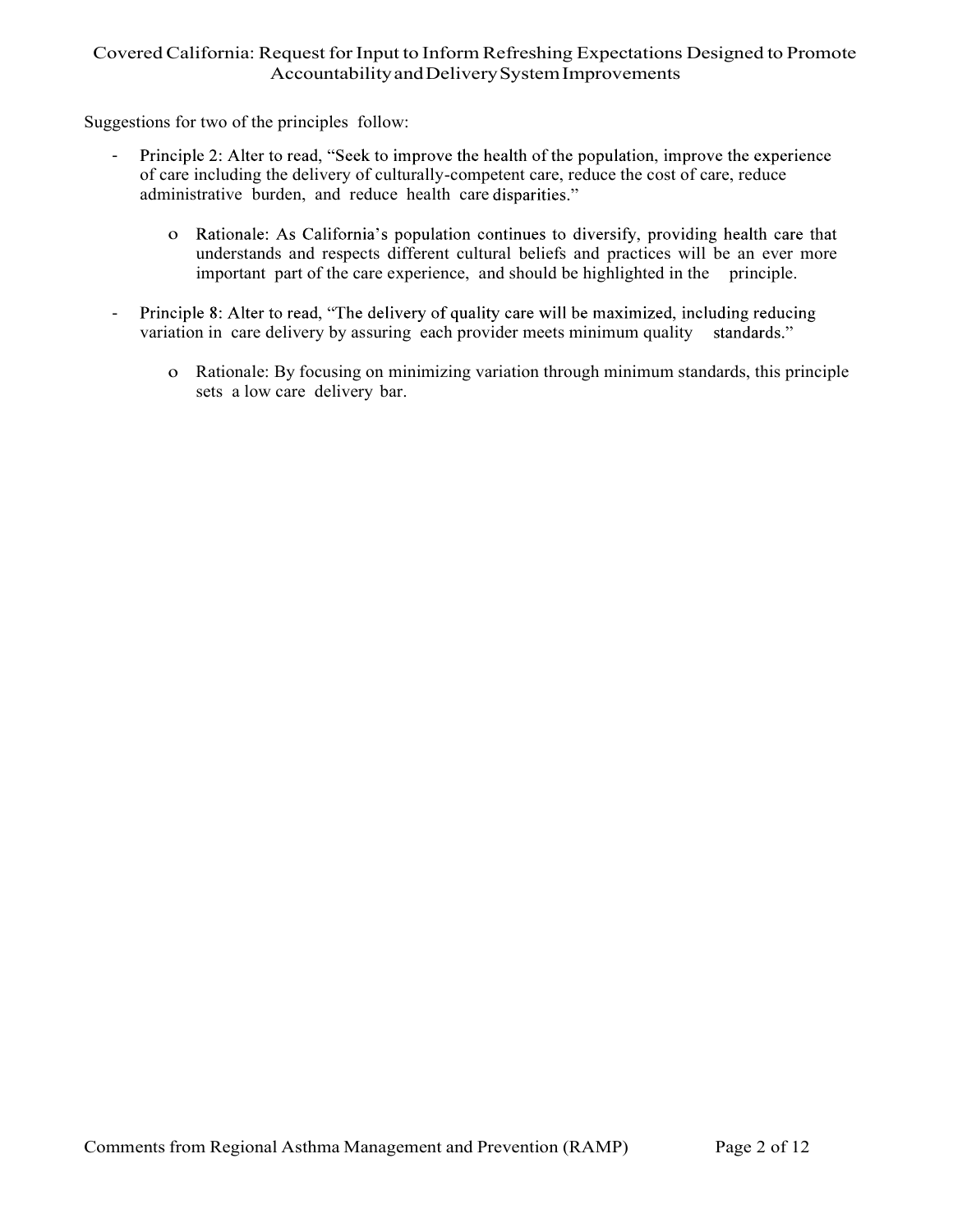## Current QHP Issuer Contract Terms: Quality, Network Management, Delivery System Standards and Improvement Strategy (Attachment  $7 - 2017 - 2020$ )

In the current Attachment 7 of the QHP Issuer Contract, Covered California aims to promote care that reduces excessive costs, minimizes unpredictable quality and reduces inefficiencies of the current system (https://hbex.coveredca.com/insurance-companies/PDFs/QHP-Model-Contract-2017-2019- Amended-for-2017-and-2018.pdf). Covered California also expects all contracted issuers to balance the need for provider accountability and transparency with the need to reduce administrative burden on providers. The requirements within Attachment 7 consist of the following focus areas:

- Article 1: Improving Care, Promoting Better Health and Lowering Costs: Ensuring networks are  $\Box$ based on value, addressing high cost providers and high cost pharmaceuticals
- Article 2: Provision and Use of Data and Information for Quality of Care: Healthcare Effectiveness Data and Information Set (HEDIS), Consumer Assessment of Healthcare Providers & Systems (CAHPS), Quality Rating System (QRS) reporting and IBM Watson data submissions
- Article 3: Reducing Health Disparities and Ensuring Health Equity: Increasing self-identification  $\Box$ of race or ethnicity and measuring and narrowing disparities
- Article 4: Promoting Development and Use of Effective Care Models: Primary care provider (PCP) matching, promotion of patient-centered medical homes (PCMH) and integrated healthcare models (IHMs), supporting primary care through value-based payment, increasing mental and behavioral health integration with medical care, and using telehealth
- Article 5: Hospital Quality and Safety: Payment models to increase value, reducing hospital acquired conditions (HACs) and unnecessary C-Sections
- Article 6: Population Health: Preventive Health, Wellness and At-Risk Enrollee Support: Wellness services, community health, supporting at-risk enrollees, and diabetes prevention
- Article 7: Patient-Centered Information and Support: Price and quality transparency for enrollees, shared decision making, reducing overuse, and using the statewide provider directory
- Article 8: Payment Incentives to Promote Higher Value Care: Increasing value-based reimbursement
- □ Article 9: Accreditation

Please provide any overarching or specific feedback on the current Attachment 7 that we should consider as we approach the revision.

RAMP generally supports the Articles within Attachment 7.

We are particularly pleased the Attachment specifically addresses population health (including preventive health) as well as health disparities/health equity, since asthma is a significant issue in California. For example, per the California Health Interview Survey, 15.4% of Californians -- over 5.8 million people have been diagnosed with asthma. Among African Americans, 22% have been diagnosed compared to 17% of Whites (non-Latino). Properly addressing asthma requires strategies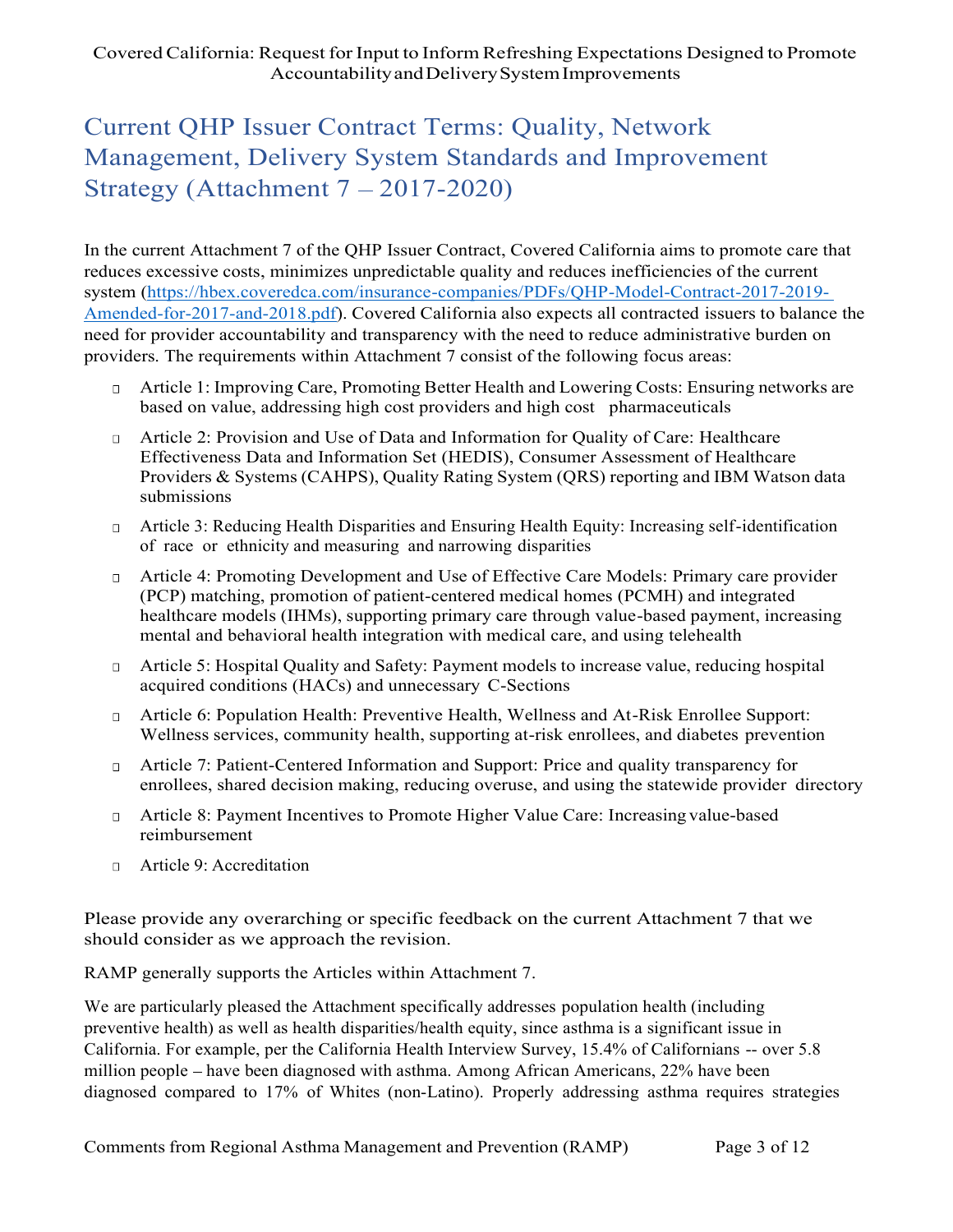that are tailored to reduce health disparities and promote population health (including preventive health).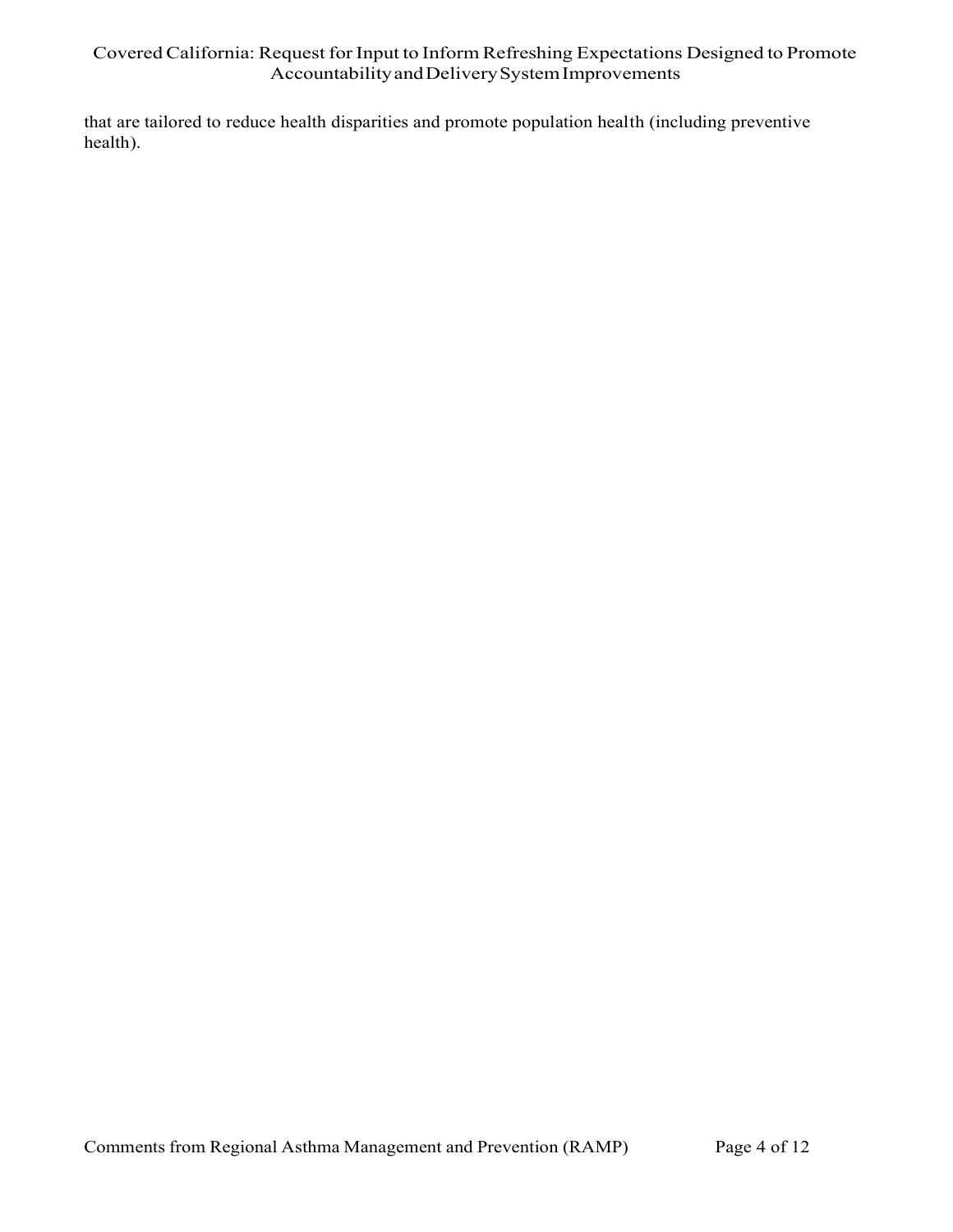# Contractual Expectation Domains and Strategies

Covered California is considering reorganizing the initatives and strategies addressed in Attachment 7 into two broad domains with a total of 13 distinct individual strategies:

Right Care/Accountability: We are looking for more transparency into issuer oversight of care delivery, what kinds of problems are being found and how are they being addressed.

- 1. Chronic Care, General Health Care, and Access
- 2. Hospital Care
- 3. Major/Complex Care Identification of High-Risk or High-Cost Individuals and Getting them the Right Care
- 4. Mental/Behavioral Health and Substance Use Disorder Treatment
- 5. Health Equity: Disparities in Healthcare
- 6. Preventive Services
- 7. Pharmacy Management

Delivery System Improvements: With these longer term efforts, we seek to redesign care delivery to be more effective in meeting the triple aim, reducing administrative burden, and reducing disparities.

- 8. Networks Based on Value (narrow or limited physician, hospital, and ancillary provider networks, Centers of Excellence)
- 9. Promotion of Effective Primary Care (PCP matching or assignment, patient-centered medical home or other models)
- 10. Promotion of Integrated Healthcare Models (IHMs) and Accountable Care Organizations (ACOs)
- 11. Alternate Sites of Care Delivery (e.g., telehealth, alternatives to emergency room use, retail clinics)
- 12. Consumer and Patient Engagement (e.g., quality and cost tools, personal health record, patient shared decision-making)
- 13. Population-based and Community Health Promotion Beyond Enrolled Population

NOTE: High level questions for input follow – for a detailed outline of questions and some specific issues regarding particular strategies see the Addendum: Detailed Questions – Contractual Expectation Domains and Strategies at the end of this survey.

A. Please comment on these domains as a way to reorganize Attachment 7.

RAMP is generally supportive of the proposed reorganization, particularly since the themes of the new domains are consistent with the current Attachment 7: Health Equity: Disparities in Healthcare; Preventive Services; and Population-Based and Community Health Promotion. As noted above, properly addressing the burden of asthma in California requires strategies tailored to reduce health disparities and promote prevention and population health.

D. Recognizing these strategies are all "priority" elements, we request your ranking of the 13 strategies from high to low priority for Covered California, looking ahead 2-5 years. If applicable, please include any other strategies identified in the previous question.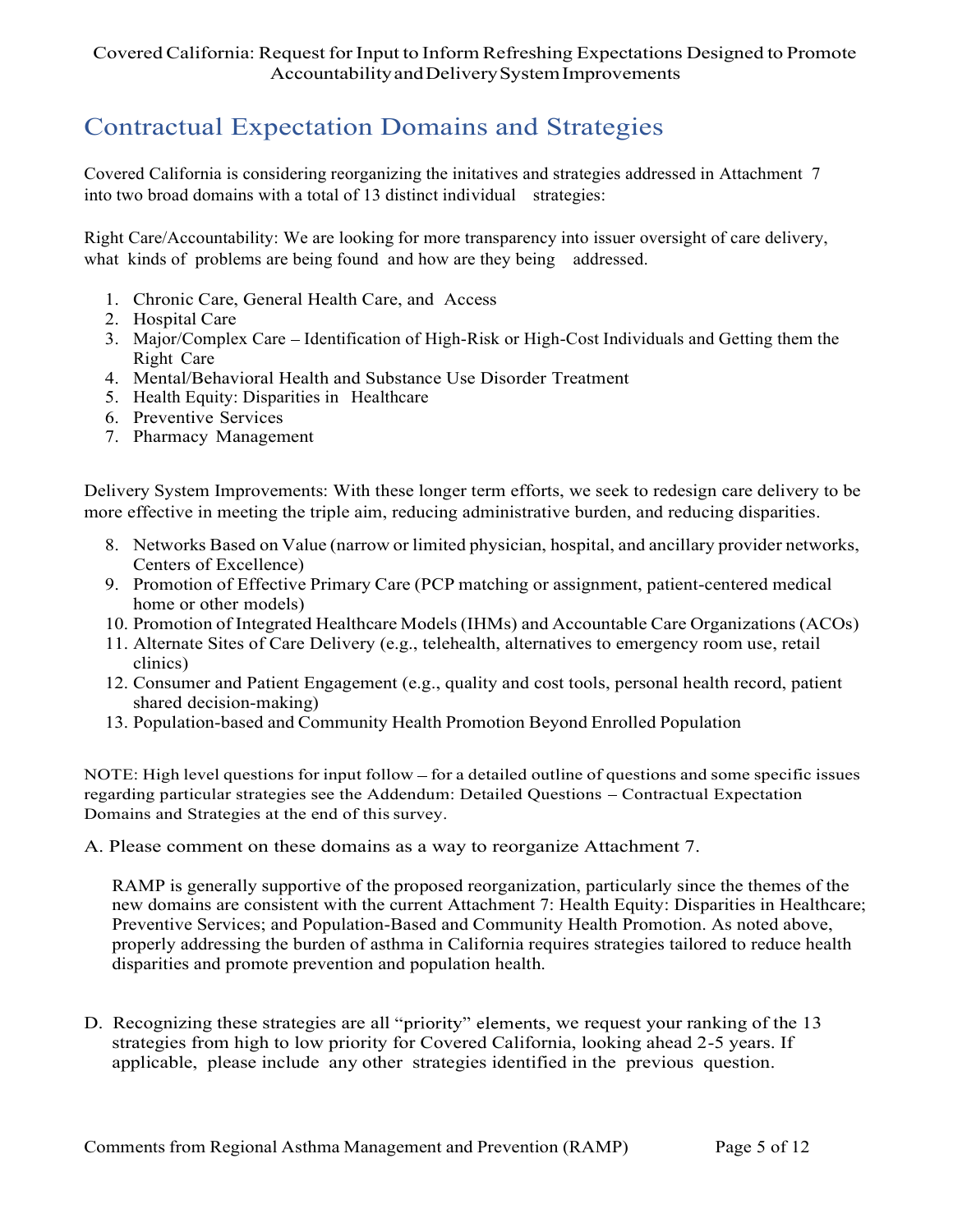| Strategy                                            | Your Ranking for<br>Covered California's<br>Prioritization<br>2021-2023 Contract<br>Rank from Highest to Lowest<br>(1 to 13) |
|-----------------------------------------------------|------------------------------------------------------------------------------------------------------------------------------|
| Chronic Care, General Health Care, and Access       |                                                                                                                              |
| Hospital Care                                       |                                                                                                                              |
| Major/Complex Care                                  |                                                                                                                              |
| Mental/Behavioral Health and Substance Use Disorder |                                                                                                                              |
| Treatment                                           |                                                                                                                              |
| Health Equity: Disparities in Healthcare            |                                                                                                                              |
| Preventive Services                                 |                                                                                                                              |
| Pharmacy Management                                 |                                                                                                                              |
| Networks Based on Value                             |                                                                                                                              |
| Promotion of Effective Primary Care                 |                                                                                                                              |
| Promotion of Integrated Healthcare Models and       |                                                                                                                              |
| Accountable Care Organizations                      |                                                                                                                              |
| Alternate Sites of Care Delivery                    |                                                                                                                              |
| Consumer and Patient Engagement                     |                                                                                                                              |
| Population-based and Community Health Promotion     |                                                                                                                              |
| <b>Beyond Enrolled Population</b>                   |                                                                                                                              |
| Other:                                              |                                                                                                                              |
| Other:                                              |                                                                                                                              |
| Other:                                              |                                                                                                                              |

RAMP disagrees with the inclusion of a ranking system for these different strategies. Given the complexity of California's health care needs and care system, ranking the different strategies is a far too blunt tool to yield helpful information. Since all of the strategies are deemed important for inclusion, Covered California should strive for excellence across all of them. A ranking system implies otherwise.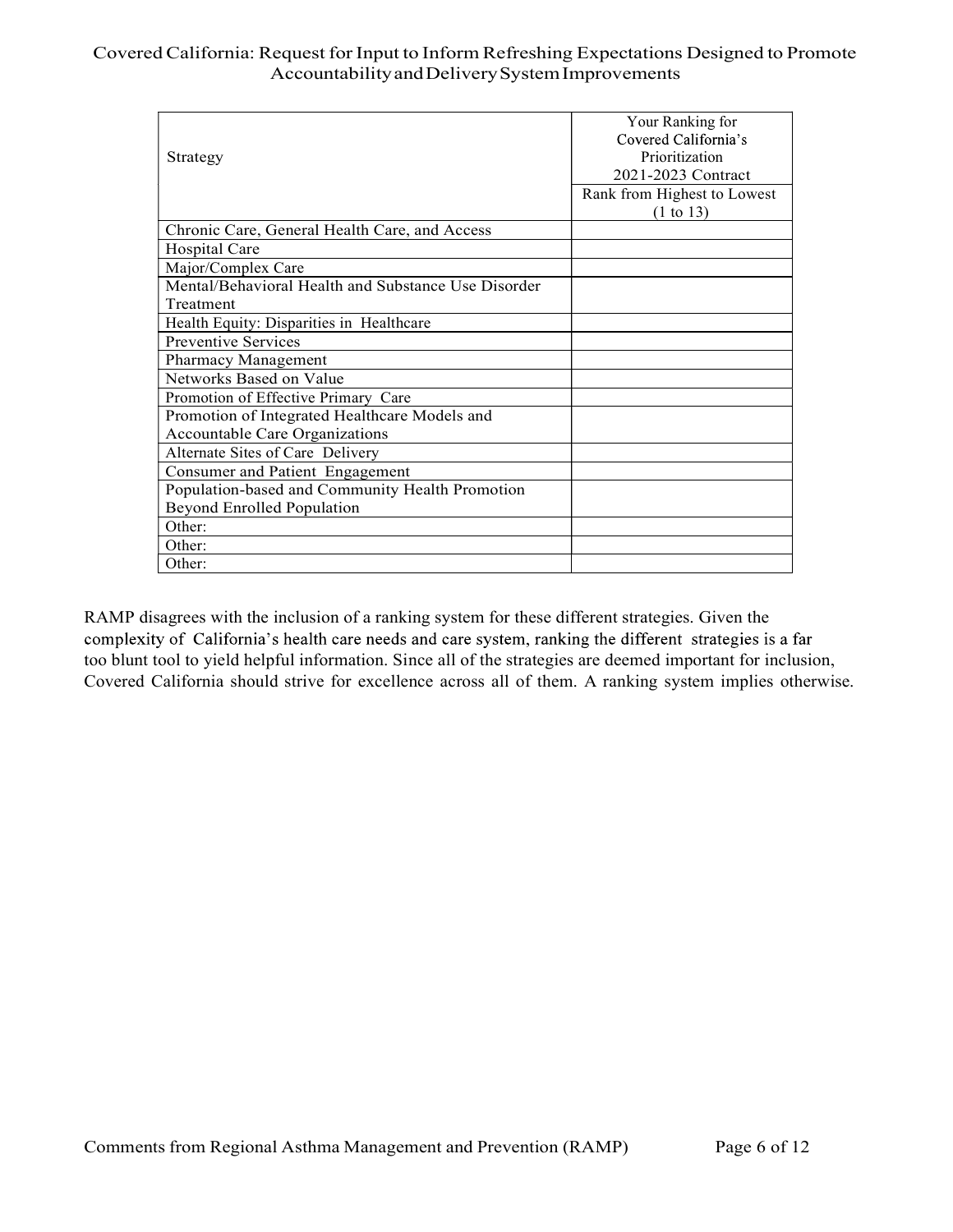# Addendum: Detailed Questions -- Contractual Expectation Domains and Strategies

In this section, please provide any comments or suggestions for us to consider in thinking about each strategy. If you have no comments or considerations for a strategy, please feel free to leave blank. Where relevant, please refer to and/or attach any relevant supporting or reference material.

- 3. Major/Complex Care Identification of High-Risk or High-Cost Individuals and Getting them the Right Care
	- a. General comments/observations on this strategy for Covered California as an area of focus:

As noted in the current Attachment 7, Contractors must identify and proactively manage Enrolless with existing and newly diagnosed chronic conditions, including asthma. A related requirement is that Contractors provide care and network strategies that focus on supporting a proactive approach to At-Risk Enrollee intervention and care management.

RAMP requests the inclusion of asthma home visiting services as one of the required strategies for Enrollees with poorly controlled asthma. Asthma home visiting services are a well-documented intervention for improving health outcomes, lowering health care utilization costs, improving patient care, and reducing health care disparities.

Asthma home visiting services include asthma education, home environmental asthma trigger assessments, and home environmental trigger remediation by qualified professionals. Specifically:

- $\Box$  Asthma education means providing information about basic asthma facts, the use of medications, self-management techniques and self-monitoring skills, and actions to mitigate or control environmental exposures that exacerbate asthma symptoms.
- Environmental asthma trigger assessment means the identification of environmental asthma  $\Box$ triggers commonly found in and around the home, including allergens and irritants. This assessment guides the self-management education about actions to mitigate or control environmental exposures as well as remediation activities.
- Home environmental trigger remediation means conducting specific actions to mitigate or  $\Box$ control environmental exposures. Most home visiting programs provide minor to moderate environmental asthma trigger remediation, such as providing and putting on dust-proof mattress and pillow covers, providing products such as high-efficiency particulate air vacuums, asthmafriendly cleaning products, dehumidifiers and small air filters, and utilizing integrated pest management including performing minor repairs to the home's structure, such as patching cracks and small holes through which pests can enter.

The benefits of asthma education and environmental trigger remediation are well established. The Guidelines for the Diagnosis and Management of Asthma (EPR-3), developed by the National Institutes of Health, include four vital components for effective asthma management:<sup>i</sup>

- Assessment of disease severity and control
- Comprehensive pharmacologic therapy
- Patient education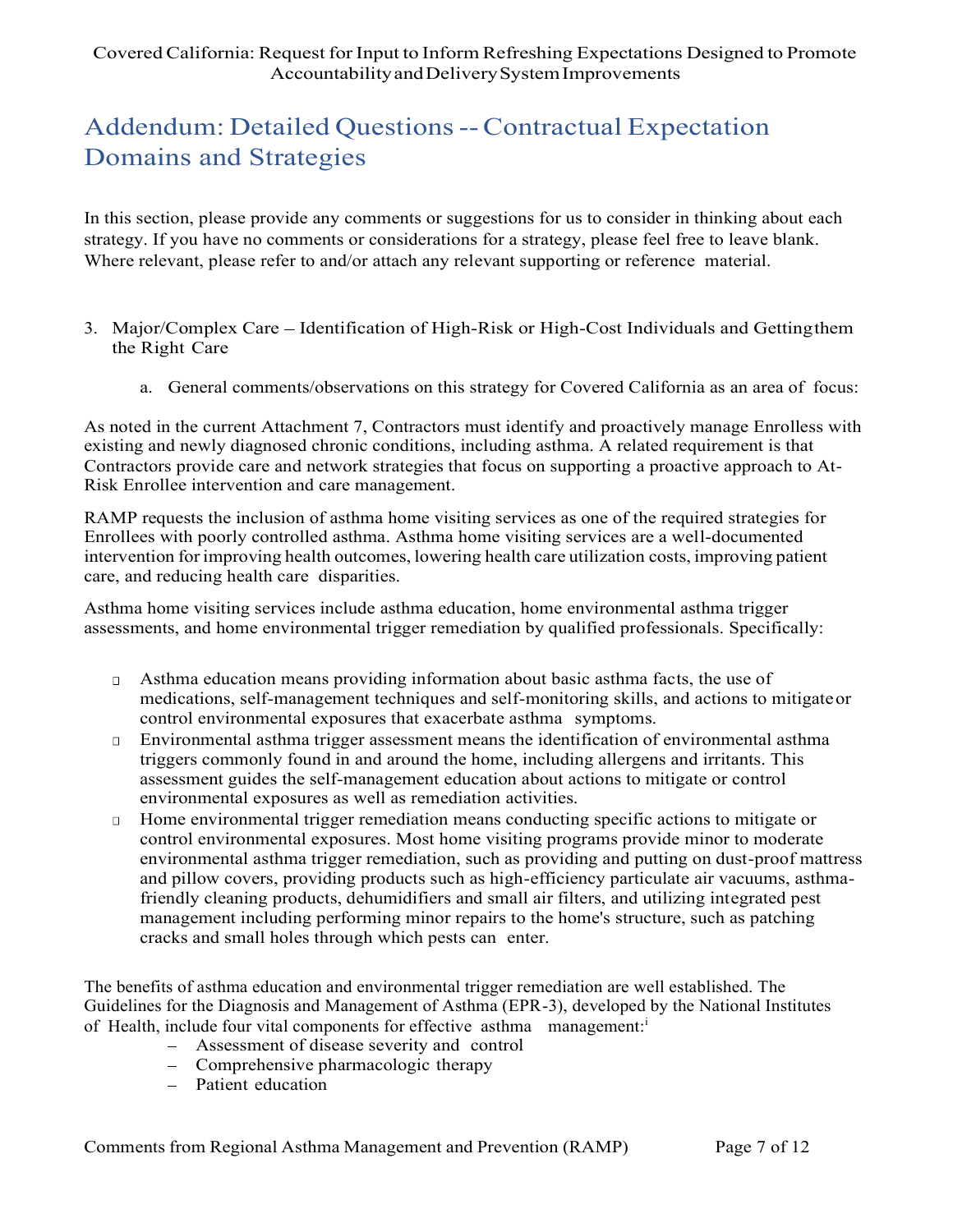onset and severity

ifornia: Request for Input to Inform Refreshing Expectations Designed to Promote<br>Accountability and Delivery System Improvements<br>Environmental control measures to avoid or eliminate factors that contribute to asthma<br>onset While the first two components are routinely addressed during medical visits, evidence indicates declining rates of patient education.<sup>ii</sup> Meanwhile, reducing environmental triggers in the home – where people spend the vast majority of their time - can be difficult to support from a distant clinic. That's where asthma home visiting services come in.<sup>iii</sup> Comprehensive in-home education and environmental interventions significantly reduce Emergency Department (ED) visits and associated costs, as well as missed days of school and work.<sup>iv</sup> According to a study by America's Health Insurance Plans (AHIP), health plan designs that support home-based asthma assessments and trigger remediation reduce ED visits and improve patient experiences.<sup>v</sup>

Asthma home visiting services can save money too by significantly reducing the use of more expensive health care services. The national Community Preventive Services Task Force's comprehensive. research-based assessment found cost-benefits from \$5.30 to \$14 per \$1 invested among home-based asthma interventions for children and adolescents.<sup>vi</sup> OptimaHealth, a managed care organization, was awarded the EPA National Environmental Leadership Award in Asthma Management for a comprehensive home-based asthma care program that returned an estimated \$4.40 for every \$1 invested.<sup>vii</sup> Among interventions that incorporated home visits into multifaceted asthma interventions, ROIs grew as high as \$23.75 for every \$1 spent.<sup>viii</sup> While the cost-benefit evidence is stronger for interventions targeting children, adults may also benefit from such interventions.

Another reason these services are effective is that they are often provided by professionals especially qualified to support members that need help the most. For example, the Community Preventive Services Task Force specifically cites the value of community health workers (CHWs) in asthma interventions: "[1] t is beneficial to hire and train CHWs to implement this intervention for the purpose of reaching out to primarily low-income, ethnic minority populations. CHWs play an essential role in the implementation of interventions, bridging the gaps between underserved populations and researchers. Especially when they are from the same community, CHWs can connect culturally with local populations and build trusting relationships with clients and their families."ix Researchers Kim et al, share, "Interventions by  $[CHWs]$  appear to be effective when compared with alternatives... particularly when partnering with low-income, underserved, and racial and ethnic minority communities." $x$  Of course, CHWs represent one type of professional that has successfully implemented asthma home visiting services. Depending on needs and capacities, MCOs can pick from a range of qualified professionals, both licensed and non-licensed, including community health workers, promotoras de salud, certified asthma educators, lay asthma educators, social workers, respiratory therapists, healthy homes specialists, nurses and others.

Asthma home visiting services can also support Contractors' quality improvement initiatives. For example, one of Attachment 7's measurement specifications included in Appendix 2 is the Asthma Medication Ratio, which assesses whether members are receiving the right ratio of controller medications to total asthma medications. During asthma home visits, staff can reinforce key educational messages provided during the clinic visit. These include messages about the importance of following prescribed medication regimens. Additionally, home visitors often excel at identifying barriers to medication compliance and helping the families overcome those barriers.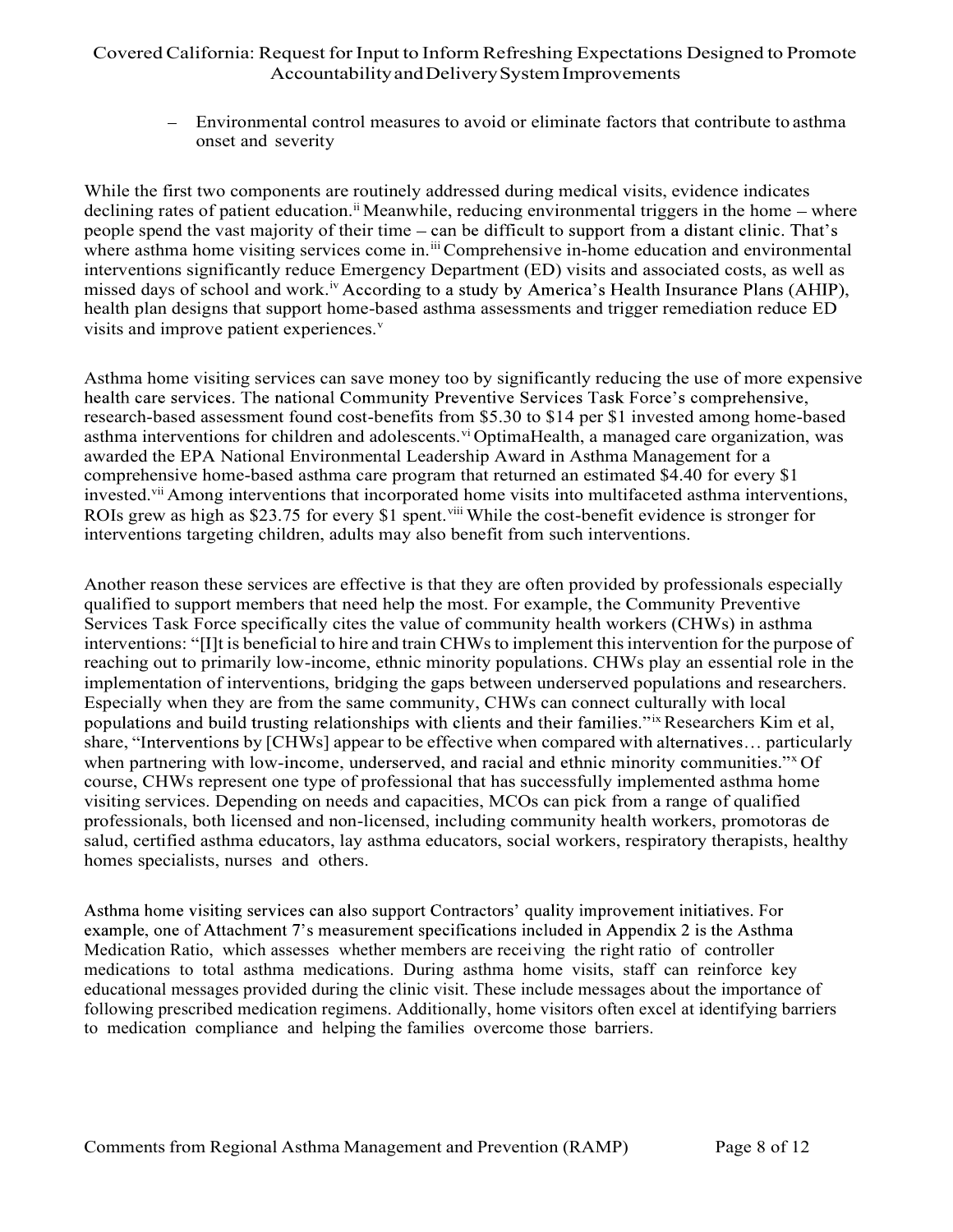Asthma home visiting services are not a new idea, and a variety of technical assistance and resources are available to assist Covered California and Contractors with implementing these services. RAMP would be happy to be a source of support moving forward.

- 5. Health Equity: Disparities in Healthcare
	- a. General comments/observations on this strategy for Covered California as an area of focus:

As mentioned earlier, RAMP fully supports the inclusion of health equity/health disparities as a Covered California priority. To reiterate one example, 22% of African Americans in California have been diagnosed with asthma compared to 17% of Whites (non-Latino) according to the California Health Interview Survey. Of course, asthma is but one health condition where disparities exist across different populations; it's critical Covered California maintains this important focus.

Moving forward, Covered California should maintain asthma as a measure selected for improvement as detailed in Article 3, Reducing Health Disparities and Ensuring Health Equity, in the current Attachment 7. The asthma-related measurement specifications included in Appendix 2 of Attachment 7 should also be maintained. Collectively, the asthma-related measured (e.g., asthma medication ratio, asthmarelated hospitalizations, etc.) help provide a useful snapshot of the state of the asthma burden among Enrollees.

Improvement measures for all selected conditions should also continue to be reported by race/ethnicity and gender. Where not already doing so, Covered California should make improvement measures publicly available as expeditiously as possible at the Contractor level.

b. To what extent should Covered California and contracted issuers move or shift emphasis toward addressing "upstream" determinants of health? What areas do you think are relevant to specific attention on the part of issuers and providers?

Under Strategy 3 above, we recommend ways in which Contractors can better address asthma among Enrollees by providing education and addressing environmental asthma triggers in the home. However, Covered California and Contractors should also consider an even further upstream approach to housing. To start, it's well-documented that housing conditions play a significant role in health. Healthy homes are dry, clean, safe, well- ventilated, pest- and contaminant-free, well-maintained, and thermally controlled. Deficiencies in any of these areas can lead to adverse health impacts. For example:

- Indoor moisture and mold contribute to respiratory diseases, such as asthma;
- Inadequate ventilation is associated with an increased risk of respiratory symptoms, cardiovascular disease and cancer;
- Pests, such as cockroaches and rodents, are connected to a range of communicable and respiratory diseases;
- Improper heating and cooling create temperature extremes that can exacerbate illnesses or cause death; and,
- Stress from unhealthy housing conditions can have mental health impacts, including depression.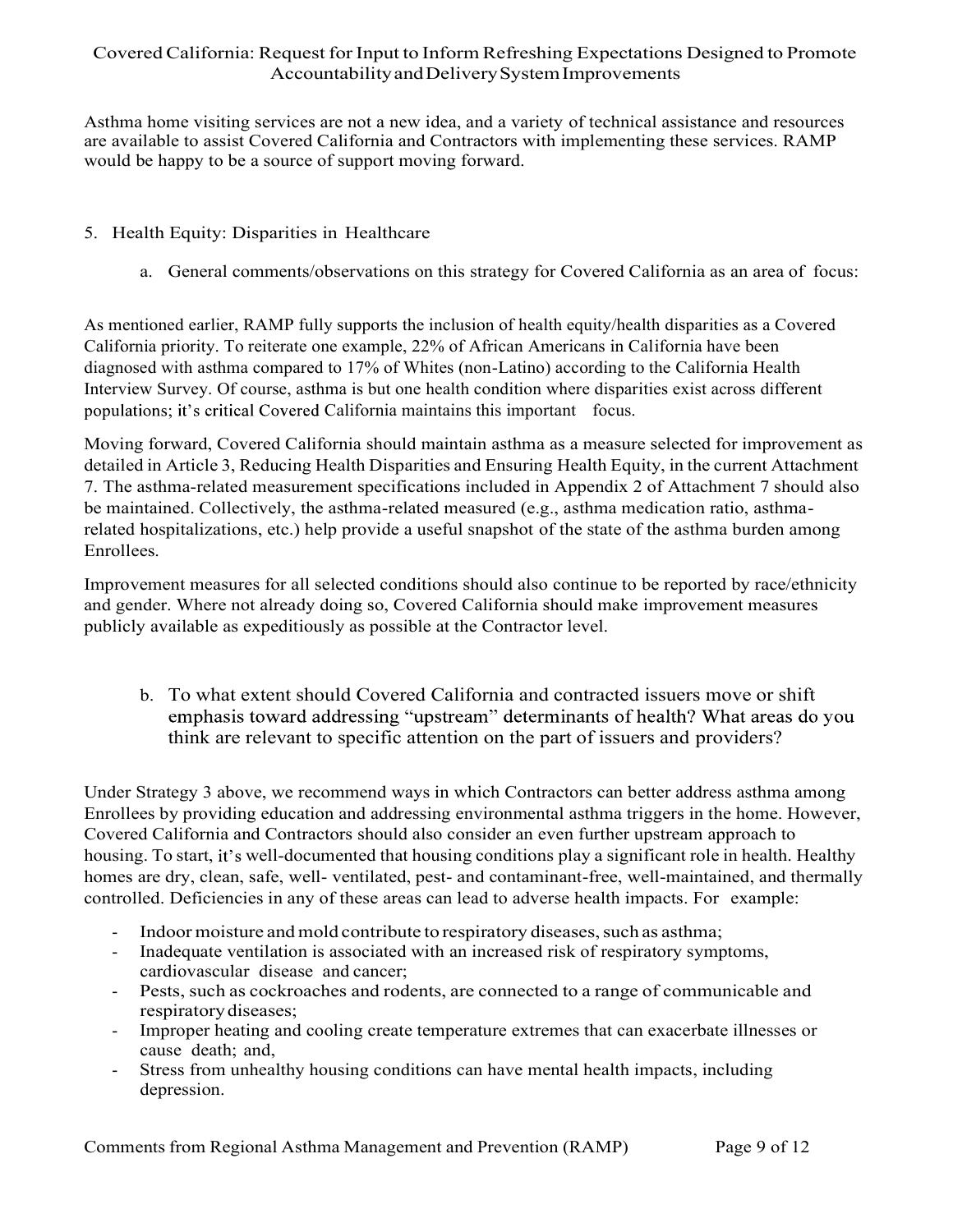The above factors that address housing quality are important. However, when addressing housing as a determinant of health, it's important Covered California and Contractors focus not just on housing quality but housing stability, which includes but is not limited to housing quality. Stable housing is central to communities having the secure jobs, high achieving schools, and the strong civic engagement needed to promote health. Housing is stable when tenants are protected from excessive rent increases and eviction. Housing is stable when homes are safe and well maintained. Housing is stable when housing costs are affordable (taking up no more than 30% of income). This stability is the foundation for healthy and equitable communities.

A lack of any one of these factors can erode the structures that promote health in communities, and this erosion inevitably has a disproportionate, harmful impact on communities of color. When tenants are not protected from excessive rent increases or eviction, then they are at increased risk of being displaced or becoming homeless which can negatively impact their jobs, education, and social supports. Employers, schools, and civic activity in a community are negatively impacted if their staff, students, and residents are constantly turning over. If housing is unsafe and tenants are trapped in unhealthy conditions, then they are at increased risk of a range of illnesses and injuries that can threaten job security or academic achievement due to missed work or school days and reduced productivity. If housing is unaffordable, then families have fewer resources for other health supportive activities such as health care, healthy foods, and recreation. This financial strain can cause additional stress that can harm both physical and mental health and, in the worst case, lead to displacement or homelessness.

We recognize the fact that Contractors engaging in very upstream approaches presents a variety of challenges, not the least of which is determining how a traditional health care stakeholder can get involved in a sector not traditionally associated with health care. However, examples from the field are emerging. For example, last year Kaiser Permanente committed \$200 million for affordable housing, and earlier this year purchased a building in Oakland for use as affordable housing. Housing stability is a topic Covered California and Contractors should further explore and advance.

### 13.Population-based and Community Health Promotion Beyond Enrolled Population

a. General comments/observations on this strategy for Covered California as an area of focus:

The current contract language notes "promoting better health for Enrollees also requires [Contractor] engagement and promotion of community-wide initiatives that foster better health, healthier<br>environments and the promotion of healthy behaviors across the community." Several programs are listed as examples, including partnerships with public health departments and external health organizations providing services such as CalFresh.

We recommend adding language to encourage Contractors to support and connect Enrollees to housing weatherization programs. As mentioned above, it's well-documented that housing conditions play a significant role in health. Healthy homes are dry, clean, safe, well- ventilated, pest- and contaminant-free, well-maintained, and thermally controlled. Deficiencies in any of these areas can lead to adverse health impacts. For example:

- Indoor moisture and mold contribute to respiratory diseases, such as asthma;
- Inadequate ventilation is associated with an increased risk of respiratory symptoms, cardiovascular disease and cancer;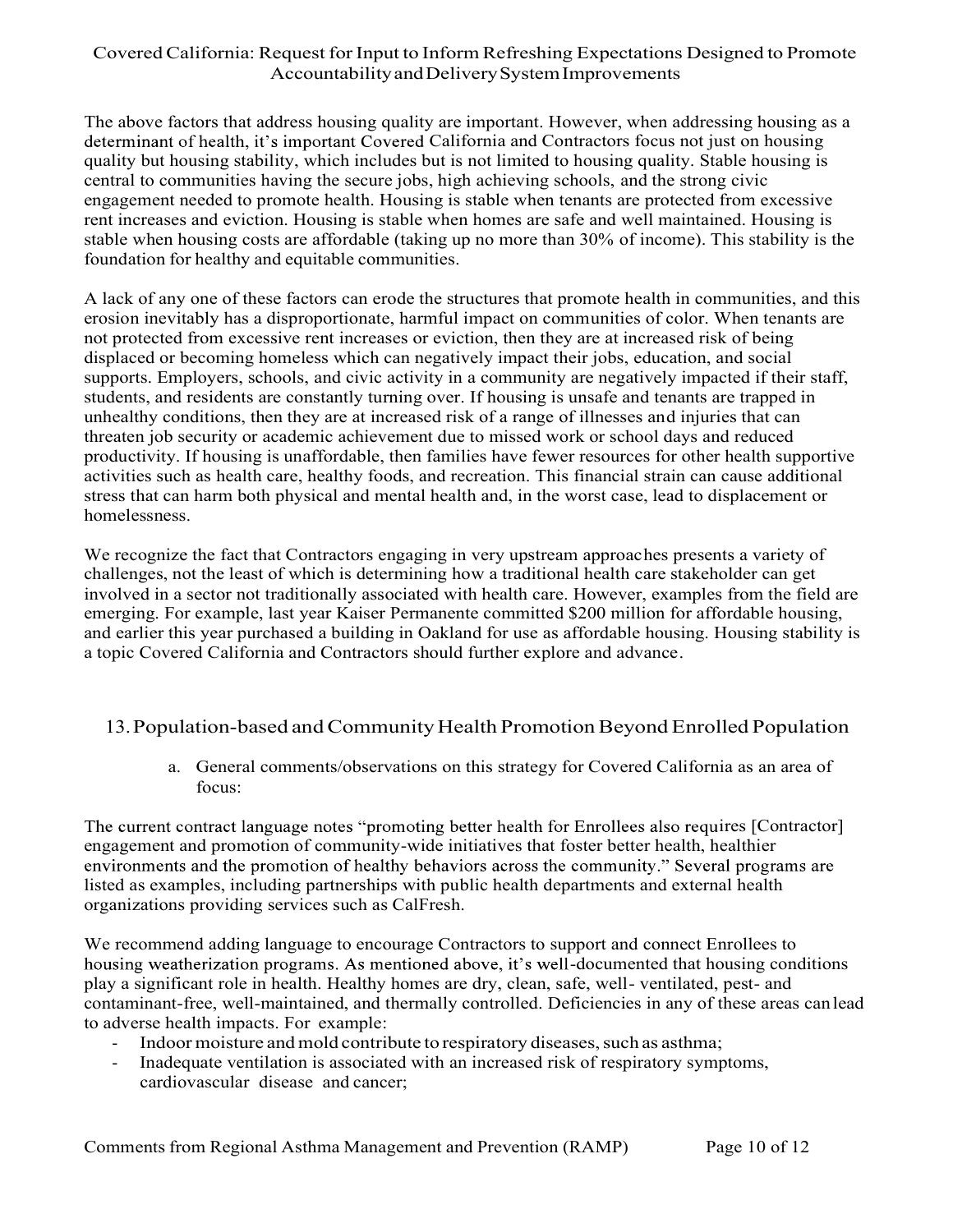- respiratory diseases;
- Improper heating and cooling create temperature extremes that can exacerbate illnesses or cause death; and,
- Stress from unhealthy housing conditions can have mental health impacts, including depression.

In many ways, residential weatherization/energy efficiency (EE) programs aimed at reducing energy use and greenhouse gas emissions associated with climate change can improve housing conditions and health. Common EE measures such as adding or replacing insulation, air sealing, and improving heating, cooking and ventilations systems, can reduce humidity and moisture that contribute to mold and pest problems, remove unhealthy gasses and particulates in the indoor air, help stabilize temperatures, and create a more comfortable living environment overall.

With support from the California Department of Public Health Office of Health Equity and in partnership with Contra Costa Health Services, RAMP developed a guide<sup>1</sup> to inform health stakeholders about weatherization and EE programs and highlight examples of ways health stakeholders have successfully coordinated with EE programs to better connect those most in need with services to improve their housing conditions.

The connection between EE and health is backed up by scientific literature. Two systematic reviews of the academic literature studying the health impacts of EE improvements found significant health benefits from EE work. "HomeRx: The Health Benefits of Home Performance: A Review of the Current Evidence"<sup>2</sup> and "Occupant Health Benefits of Residential Energy Efficiency"<sup>3</sup> found evidence that EE upgrades improved: reports of overall health; respiratory health, including reduced COPD symptoms and asthma-related symptoms, hospitalizations, and medication use; allergies, colds and sinus infections; headaches; blood pressure and other cardiovascular conditions; and mental health.

The reports also noted that several studies demonstrated improved housing conditions such as reduced radon, particulate matter and formaldehyde exposure which would reduce cancer and other health risks, although the health impacts of these reductions were not measured in these studies.

Perhaps most significant for health stakeholders, these reviews and studies point out that the health benefits of EE are the greatest among those with pre-existing health conditions linked to unhealthy housing, like asthma. By understanding which patients or clients benefit the most from housing improvements, health stakeholders are ideally situated to serve as a bridge connecting those patients and clients to EE programs in their community.

<sup>1</sup> http://www.rampasthma.org/D:Web%20Siteswww.rampasthma.orgwp-contentuploads/2018/12/Energy-Efficiency-and-Health-Guide-for-Public-Health-and-Health-Care-Professionals.pdf 2 https://www.energystar.gov/sites/default/files/asset/document/Home%20Rx%20The%20Health%20Benefits%20o f%20Home%20Performance%20-%20A%20Review%20of%20the%20Current%20Evidence\_FINAL.pdf

<sup>3</sup> https://e4thefuture.org/wp-content/uploads/2016/11/Occupant-Health-Benefits-Residential-EE.pdf